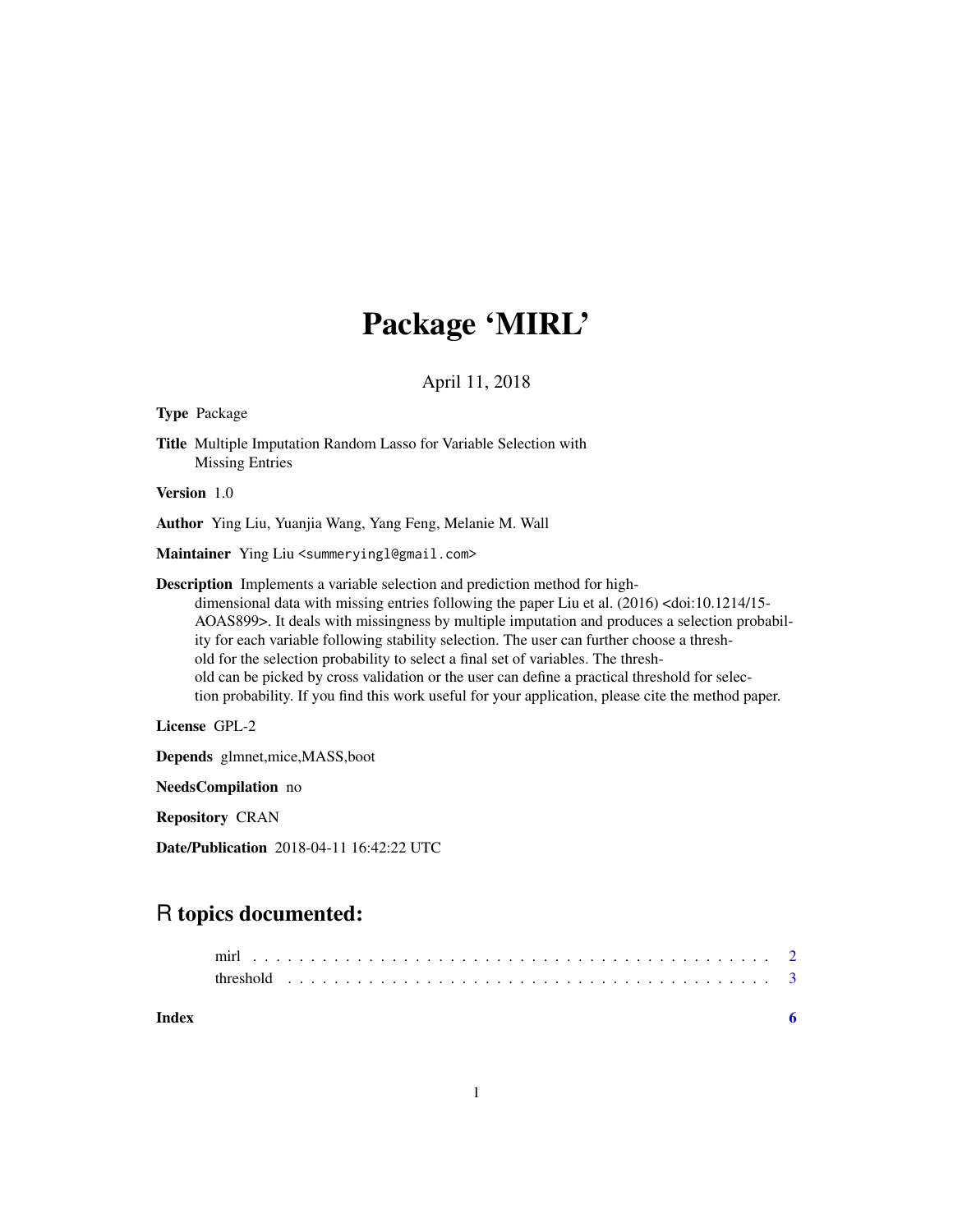<span id="page-1-0"></span>mirl *mirl*

#### Description

This function produce the stability selection probability and the estimated coefficients

#### Usage

```
mirl(x=NULL,y,q2,im=5,E=NULL,lam=exp(seq(from=log(0.55),to=log(0.001),length.out=70)))
```
#### Arguments

| $\mathsf{x}$ | This is the n by p design matrix with missing entries.                                                                                                        |
|--------------|---------------------------------------------------------------------------------------------------------------------------------------------------------------|
| <b>y</b>     | This is a n by 1 vector of the outcome, the outcome should be non missing.<br>Please delete any sample with missing outcome.                                  |
| q2           | This is the number of variables to be bootstraped, recommended size is $p/2$ .                                                                                |
| im           | Number of multiple imputation, increase of im will increase time cost. Default<br>is $5$ .                                                                    |
| F            | You can use the 'mice' function in the mice package to generate this E which is<br>a 'mids' data type, if E is entered, E will be used and x will be ignored. |
| lam          | The vector of tunning parameter for each lasso implemented.                                                                                                   |

#### Value

| Probabilty | This is the selection probability for each covariate. The larger the probability,<br>the more significant the variable is related to the outcome. Notice that the prob-<br>ability and coef are $p+1$ vectors and the first coef is the intercept term, where the<br>probability is always zero. |
|------------|--------------------------------------------------------------------------------------------------------------------------------------------------------------------------------------------------------------------------------------------------------------------------------------------------|
| coef       | the coefficient estimated                                                                                                                                                                                                                                                                        |

#### Author(s)

Ying Liu

#### References

Liu Y, Wang Y, Feng Y, Wall MM. VARIABLE SELECTION AND PREDICTION WITH IN-COMPLETE HIGH-DIMENSIONAL DATA. The annals of applied statistics. 2016;10(1):418-450. https://www.ncbi.nlm.nih.gov/pmc/articles/PMC4872715/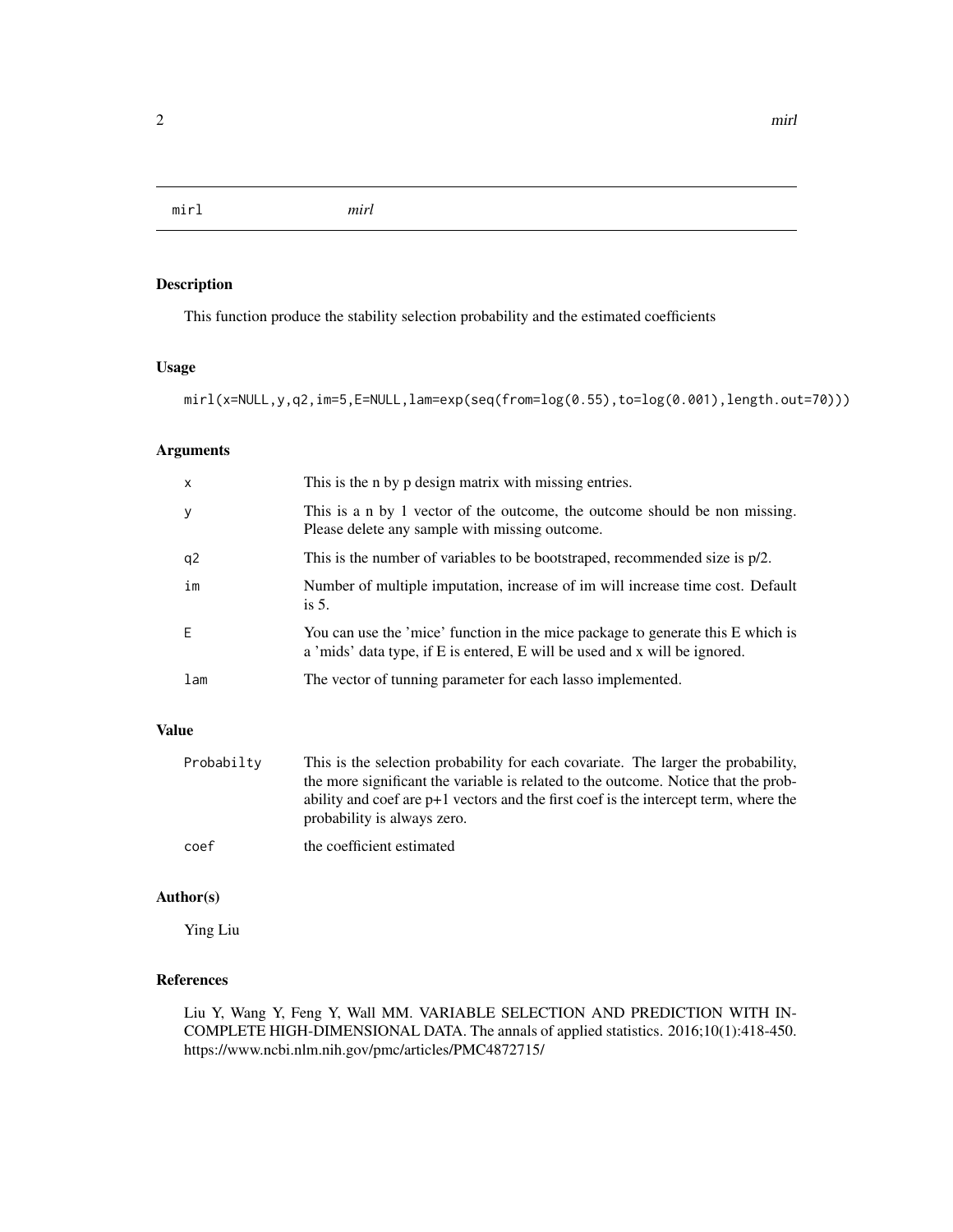#### <span id="page-2-0"></span>threshold 3

#### Examples

```
#This example is a similar simulation setting in the reference paper.
cor=0.6
prob=0.02
p=10
n=200 #sample size
Sigma=matrix(cor,p,p)#correlation of predictors
diag(Sigma)=1
mu=numeric(p)
set.seed(3)
#C is the complete design matrix without missing
C=mvrnorm(n,mu,Sigma)
#The missing indicator matrix
A<-matrix(rbinom(n*p,size=1,prob),n,p)
A[,c(1,4,6)]=0 #columns without missing
p1=inv.logit(C[,1]+C[,6]-2)
A[,5]=rbinom(n,size=1,p1) #Missing at Random
p2=inv.logit(-C[,1]-0.5*C[,6]-2)
A[,10]=rbinom(n,size=1,p2)
p3=inv.logit(C[,4]-2)
A[,9]=rbinom(n,size=1,p3)
beta=numeric(p)
beta[1:6]=c(0.1,0.2,0.5,-0.3,-.4,-0.5)*5
ct=c(0,beta)
#generating Y
Y=C%*%beta+rnorm(n)
B=CB[A==1]=NA
fit < -mirl(B,Y,p/2,im=5)cbind(fit$coef,fit$Probability)
```
threshold *threshold*

#### Description

This function picked the best cutting threshold for the selection probability. To pick a final set of variables. The criterion is based on cross validation, to find the threshold that minimize the prediction error in validation set. Notice that this function will run slower than the MIRL function itself since it is running mirl multiple times.

Instead the user can also self define the selection probability threshold. to save the complexity of choosing by CV.

#### Usage

```
threshold(x, y, q2, im,m=4,thr=c(0.5,0.6,0.7,0.8,0.9))
```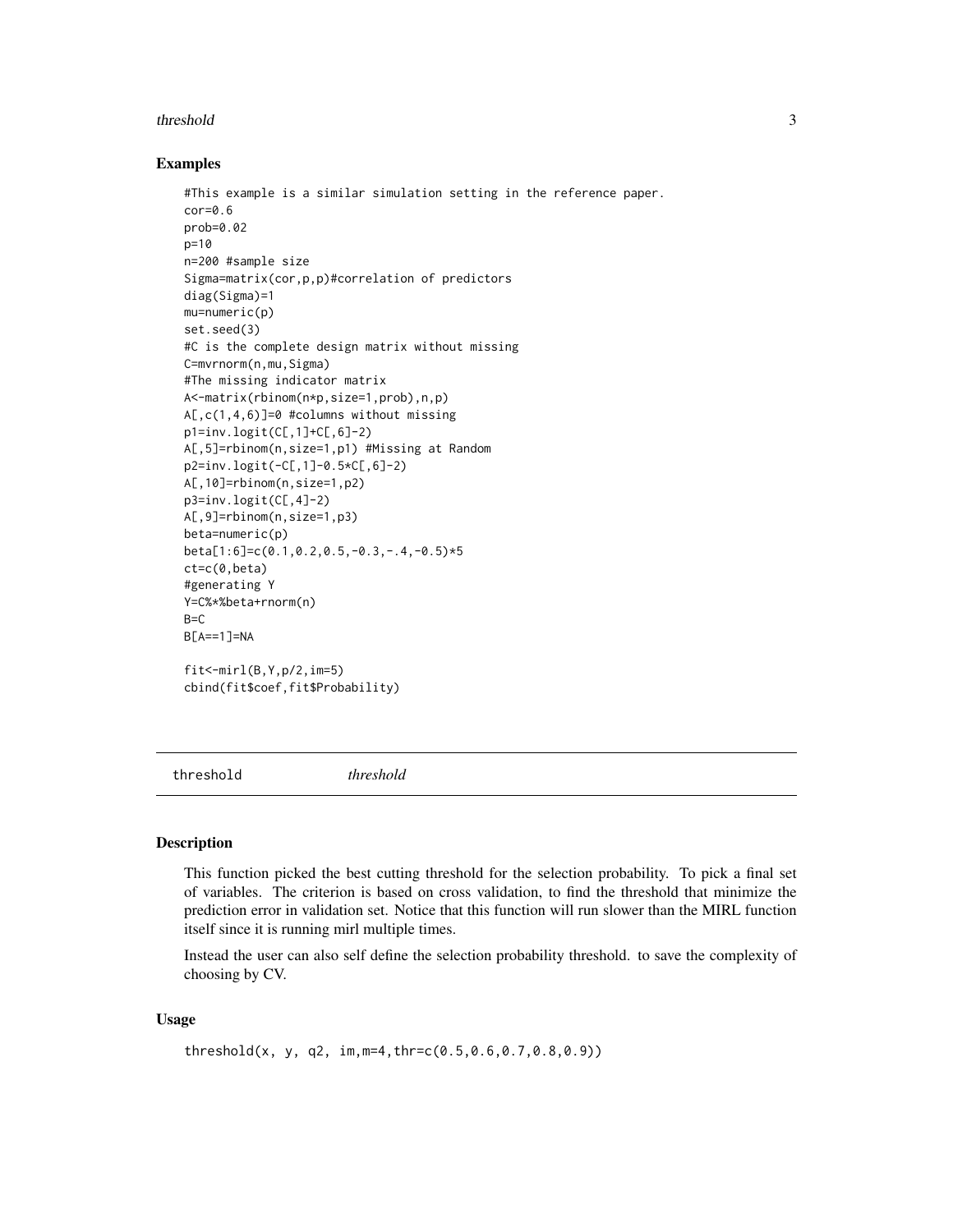#### Arguments

| x              | This is the n by p design matrix with missing entries.                                                                       |
|----------------|------------------------------------------------------------------------------------------------------------------------------|
| У              | This is a n by 1 vector of the outcome, the outcome should be non missing.<br>Please delete any sample with missing outcome. |
| q <sub>2</sub> | This is the number of variables to be bootstraped, recommended size is $p/2$ .                                               |
| im             | Number of multiple imputation, increase of im will increase time cost. Default<br>is $5$ .                                   |
| m              | Number of folds for cross validation. The default is 4. Notice that increase this<br>number will increase time linearly.     |
| thr            | The threshold grid to pick from.                                                                                             |

#### Value

| best | The best threhold. |
|------|--------------------|
|      |                    |

#### Author(s)

Ying Liu

#### Examples

```
#This example is a simulation setting in the reference paper.
cor=0.6
prob=0.02
p=10
n=200 #sample size
Sigma=matrix(cor,p,p)#correlation of predictors
diag(Sigma)=1
mu=numeric(p)
set.seed(3)
#C is the complete design matrix without missing
C=mvrnorm(n,mu,Sigma)
#The missing indicator matrix
A<-matrix(rbinom(n*p,size=1,prob),n,p)
A[,c(1,4,6)]=0 #columns without missing
p1=inv.logit(C[,1]+C[,6]-2)
A[,5]=rbinom(n,size=1,p1) #Missing at Random
p2=inv.logit(-C[,1]-0.5*C[,6]-2)
A[,10]=rbinom(n,size=1,p2)
p3=inv.logit(C[,4]-2)
A[,9]=rbinom(n,size=1,p3)
beta=numeric(p)
beta[1:6]=c(0.1,0.2,0.5,-0.3,-.4,-0.5)*5
ct=c(0,beta)
#generating Y
Y=C%*%beta+rnorm(n)
B=C
B[A==1]=NA
```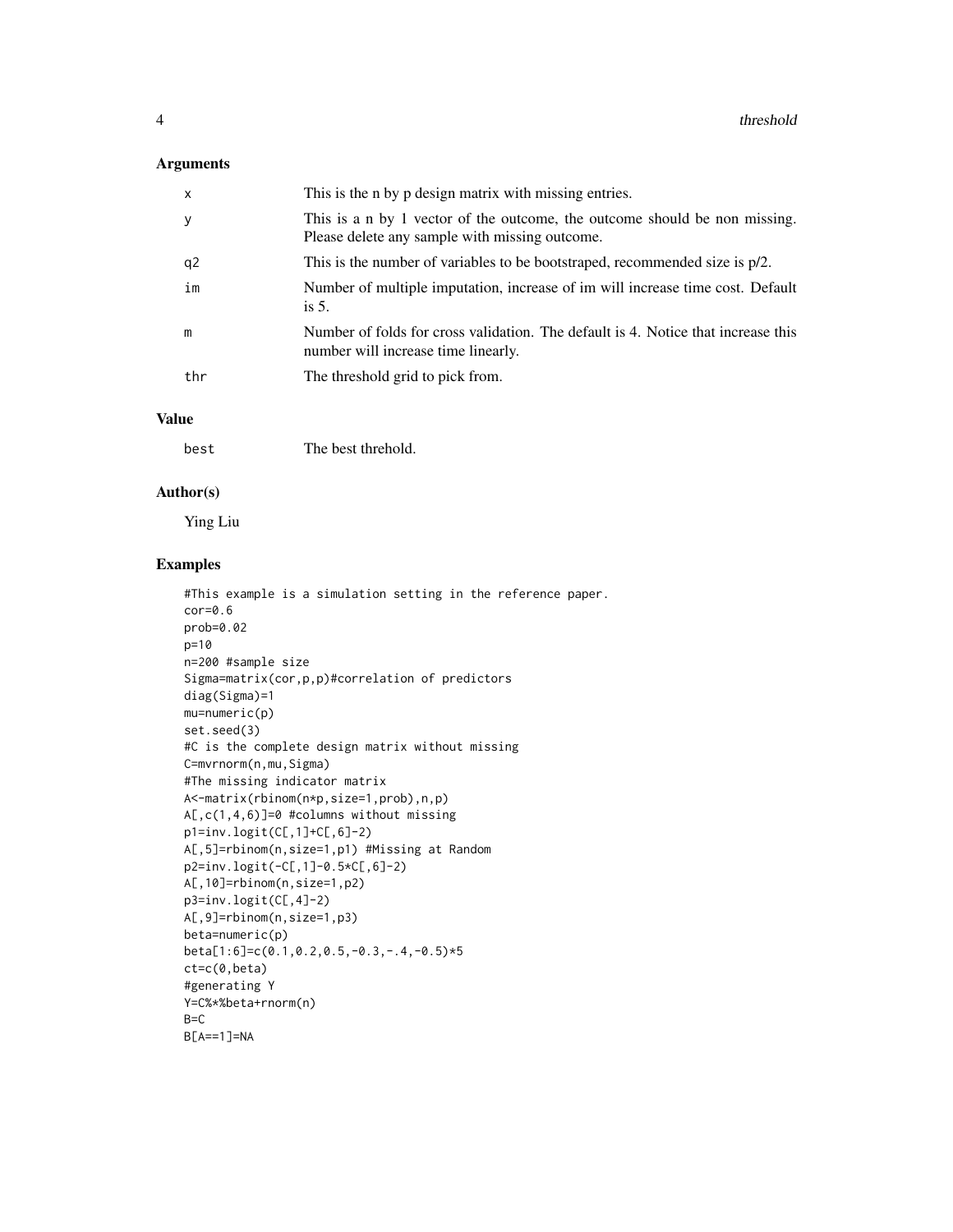#### threshold 5

best<-threshold(B,Y,q2=p/2,m=3,thr=c(0.75,0.85)) fit<-mirl(B,Y,3,p/2,im=5) #the column number for selected variables select=which(fit\$Probability>best)